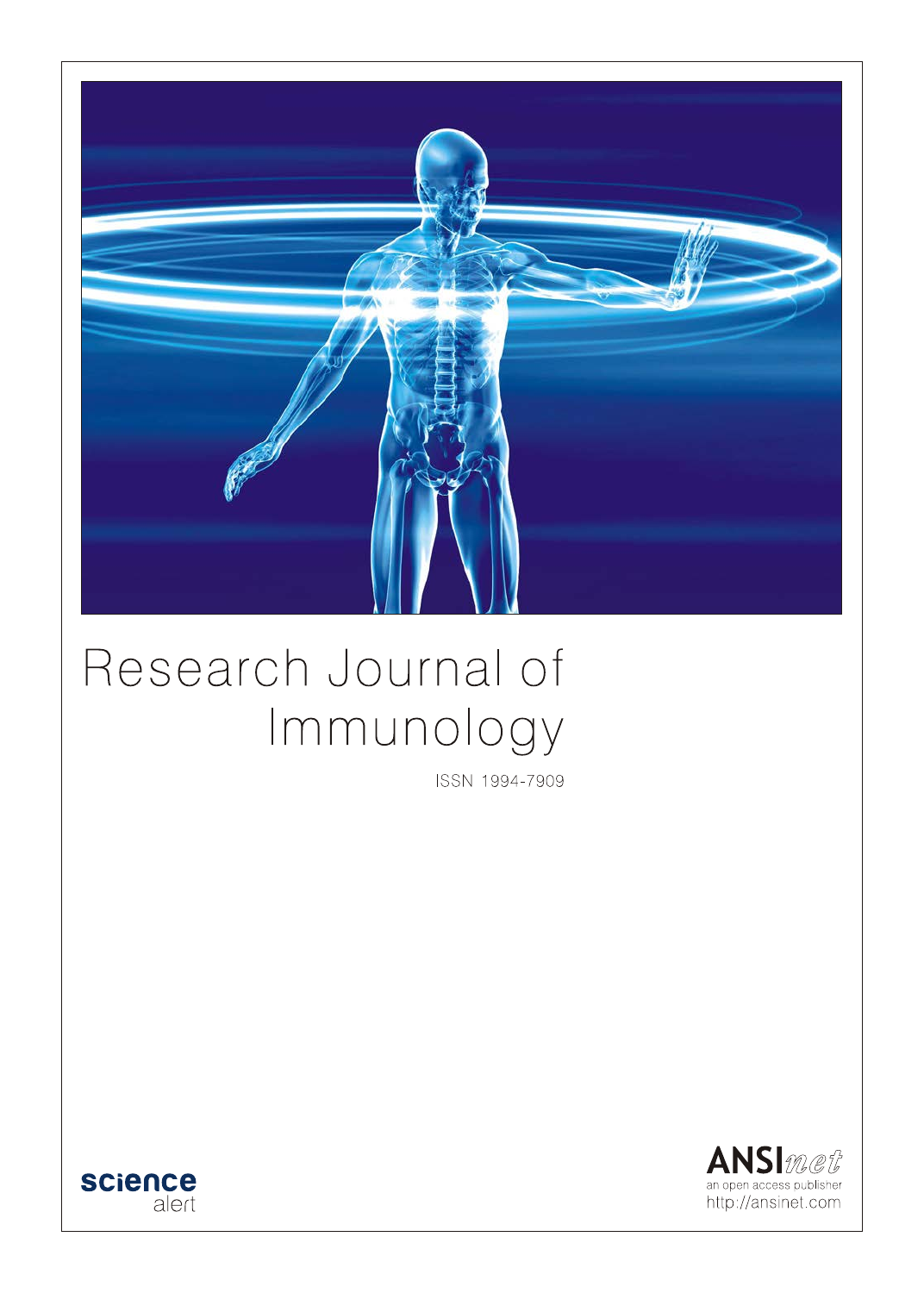### **OPEN ACCESS Research Journal of Immunology**

ISSN 1994-7909 DOI: 10.3923/rji.2018.15.21



# **Research Article Immunomodulatory Effect of Orally Red Fruit (***Pandanus conoideus***) Extract on the Expression of CC Chemokine Receptor 5 mRNA in HIV Patients with Antiretroviral Therapy**

 $1.2$ Titus Tambaip,  $3$ Marni Br Karo,  $4$ Mochammad Hatta,  $5$ Ressy Dwiyanti,  $6$ Rosdiana Natzir,  $^7$ Muh Nasrum Massi,  $^8$ Andi Asadul Islam and  $^9$ Khairuddin Djawad

1 Midwifery Program of Yaleka-Maro School, Merauke-Papua, Indonesia

2 School of Post Graduate, Faculty of Medicine, Hasanuddin University, Makassar, Indonesia

 ${}^{3}$ Midwifery Program of Medistra Health Higher School, Jakarta, Indonesia

4 Molecular Biology and Immunology Laboratory for Infectious Diseases, Faculty of Medicine, Hasanuddin University, Makassar, Indonesia

 $^5$ Department of Medical Microbiology, Faculty of Medicine, Tadulako University, Palu, Indonesia

6 Department of Biochemistry, Faculty of Medicine, Hasanuddin University, Makassar, Indonesia

7 Department of Microbiology, Faculty of Medicine, Hasanuddin University, Makassar, Indonesia

8 Department of Neurosurgery, Faculty of Medicine, Hasanuddin University, Makassar, Indonesia

 $^9$ Department of Dermatology, Faculty of Medical, Hasanuddin University, Makassar, Indonesia

## Abstract

Background and Objective: The C-C chemokine receptor 5 (CCR5) is a coreceptor of human immunodeficiency virus (HIV) and is related to immune cells. Therefore, it was investigated immunostimulant effect of red fruit (Pandanus conoideus) oil extract on the level of CCR5 mRNA in HIV infected patients with taking antiretroviral therapy. Materials and Methods: Seventy of HIV infected patients (age of 17-45 years) were into the antiretroviral (ARV) control (n = 35) and the antiretroviral+red fruit capsule (ARV+RFC)-treated (n = 35) groups. In ARV+RFC group, they were given oral RFC (1 g daily for two months). Monitoring evaluations of the laboratory were performed at baseline (0 months) and two months during the study. The quantification of CCR5 messenger ribonucleic acid (mRNA) in human blood immune cells was determined using real-time reverse transcriptase polymerase chain reaction (RT-PCR) assay. Results: In this study, it was found that ARV+RFC exhibited a significantly increased level of CCR5 mRNA of HIV-infected patients compared with ARV alone (p<0.001). **Conclusion:** From this, it was concluded that the red fruit oil extract may have an excellent immunostimulant effect and has potential as an adjuvant in the management of HIV-infected patients.

Key words: Antiretroviral therapy, CCR5, HIV/AIDS, immune response, Pandanus conoideus

Citation: Titus Tambaip, Marni Br Karo, Mochammad Hatta, Ressy Dwiyanti, Rosdiana Natzir, Muh Nasrum Massi, Andi Asadul Islam and Khairuddin Djawad, 2018. Immunomodulatory effect of orally red fruit (Pandanus conoideus) extract on the expression of CC chemokine receptor 5 mRNA in HIV patients with antiretroviral therapy. Res. J. Immunol., 11: 15-21.

Corresponding Author: Marni Br Karo, Midwifery Program of Medistra Health Higher School, Jakarta, Indonesia Tel/Fax: +62-21-82431375

Copyright: © 2018 Titus Tambaip et al. This is an open access article distributed under the terms of the creative commons attribution License, which permits unrestricted use, distribution and reproduction in any medium, provided the original author and source are credited.

Competing Interest: The authors have declared that no competing interest exists.

Data Availability: All relevant data are within the paper and its supporting information files.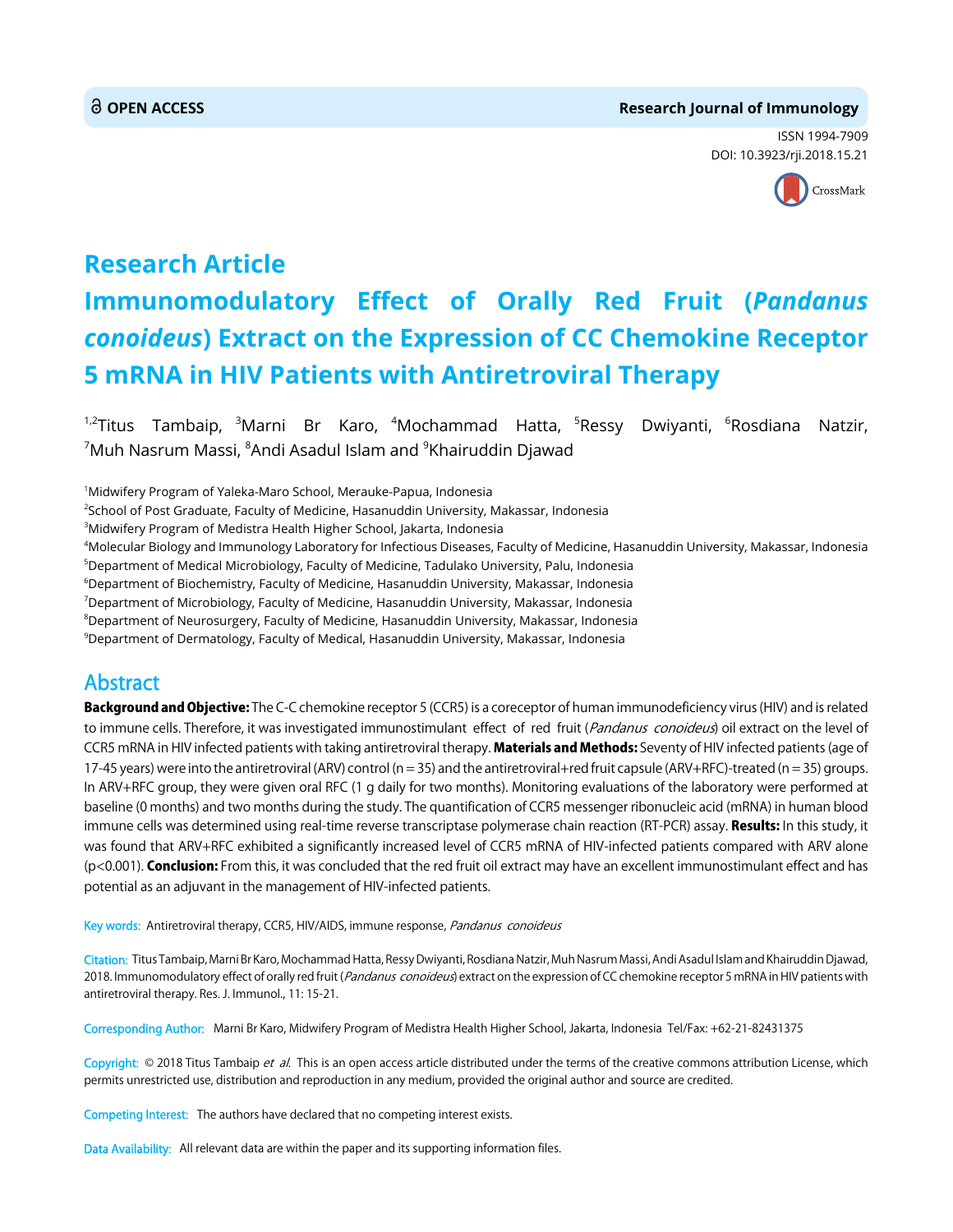#### INTRODUCTION

Human immunodeficiency virus (HIV) caused a problem in immune systems and can develop become an infectious disease namely the acquired immune deficiency syndrome (AIDS)1-3. In 2015, WHO reported that 36.7 million people were infected with HIV and causing 1.1 million deaths<sup>3</sup>, while in Indonesia estimated 690,000 people living with HIV<sup>4</sup>. Papua Province is one of Indonesia province with a higher prevalence of HIV infection and AIDS; Merauke is a regency in Papua Province with a significant prevalence of HIV infection and AIDS<sup>5</sup>. A total of 2,502 cases were reported for HIV infection (1,063 cases), AIDS (902 cases) and AIDS-related death (537 cases) in Merauke Regency from 1992 to January, 20175 . Therefore, this study focused on management HIV-infected patients with antiretroviral therapy and combined with red fruit extract in Merauke District of Papua Province, Indonesia.

To date, one successful alternative management in HIV-infected patients was used antiretroviral therapy (ARV)<sup>6,7</sup>. However, there were limited to ARV treatment in HIV-infected patients include drug resistance $8-10$ , toxicity<sup>11</sup>, drug-drug  $interaction<sup>12</sup>$ , drug-food interaction<sup>13</sup>, required lifelong use, failed treatment response, the optimal time to start treatment and switching regimens<sup>14</sup>. Therefore, new strategies are required that can reduce the negative impact and improve the efficacy of ARV therapy for the management of HIV-infected patients. One of the alternatives that can be used is medicinal plants; because it contains metabolite compounds that are responsible for some pharmacological properties<sup>15-21</sup>. Some reasons use the medicinal plant for a treat of people with HIV infection include to enhance their immune function, to treat symptoms, to improve their quality of life and to reduce side effects related to medications<sup>22</sup>. Recent clinical research reported that there was a change in the concentration of antiretroviral drugs in the body and it had increased efficacy when HIV-infected patients were treated with combination medicinal plant extracts from Papua New Guinea with ARV<sup>23</sup>. Another literature showed that combination treatment of Chinese herbal compound and antiretroviral agents increased antiviral benefit compared with antiretrovirals alone<sup>24</sup>.

The immune system has a significant damage problem in infection of HIV on human<sup>25</sup>. The C-C chemokine receptor  $5$  (CCR5), a  $\beta$ -chemokine receptor, expressed on immune cells such as monocytes<sup>26</sup>, T cells<sup>27,28</sup>, dendritic cells<sup>29</sup> and macrophages<sup>30</sup>. A number of studies have reported that CCR5 is the significant coreceptors of HIV required for successful viral entry to the host cell<sup>31-33</sup>. Another function showed that CCR5 is involved in signaling and coordination of immune

responses<sup>34</sup>. Therefore, the improvement level of CCR5 may indicate an increase immune response in HIV-infected patients.

The red fruits or *Pandanus conoideus*, called "BuahMerah" in Indonesia, is family *Pandanaceae* that most known and widely distributed in the Papua Province of Indonesia35. This plant has a high value because in traditional of Papua community can be used to treat cancer, rheumatoid arthritis, stroke and HIV/AIDS<sup>36</sup>. Previous works have shown that red fruit has some pharmacological activities such as anticancer, anti-inflammation, antioxidant, antibacterial activities<sup>37-40</sup>. Another research showed that red fruit oil could decrease the level of creatine kinase enzyme at maximum physical activity41. Red fruit contains various nutrient including fat, carbohydrate, vitamin C, phosphorus, calcium, carotenoids and tocopherols<sup>35</sup>. Another literature showed that red fruit contains various phytochemicals such as phenolic, flavonoid<sup>40</sup>, oleic acid, linoleic acid<sup>42</sup>, triolein, palmito-diolein, linoleo-diolein and palmito-linoleo-olein<sup>35</sup>.

This study aimed to the evaluation of the level of CCR5 mRNA effect of red fruit (Pandanus conoideus) oil extract on HIV-infected patients with taking antiretroviral therapy.

#### MATERIALS AND METHODS

Ethical considerations: The Medicine Faculty Research Ethics Committee of the Hasanuddin University, Indonesia, approved the study protocol (532/H4.8.4.5.31/PP36-KOMETIK/2017). The study was conducted in randomized controlled groups. Patients qualified for inclusion in the study were ambulatory, with the base CD4 line was between 200-349 cells  $\mu$ L<sup>-1</sup>, the body weight of 45-70 kg and treated with ARV. Excluded were pregnant women and kidney failure, body weight under than 45 kg and no treated ARV in three months.

**Study location and design:** Recruitment and drug administration took place in Merauke Hospital, Merauke Regency of Papua Province, Indonesia. Laboratory tests were performed at a Molecular Biology and Immunology Laboratory for Infectious Diseases, Faculty of Medicine, Hasanuddin University, Makassar, Indonesia.

Seventy HIV-infected patients of either gender aged between 17 and 45 years were selected in this study. The patients were divided into the ARV (antiretroviral) control  $(n = 35)$  and the antiretroviral+red fruit capsule (ARV+RFC)treated (n = 35) groups. RFC gelatin (1000 mg red fruit extract per capsule) was administered to the patients. The dosage was 1000 mg (one capsule) daily for two months. Monitoring evaluations of the laboratory were performed at baseline (0 months) and two months during the study.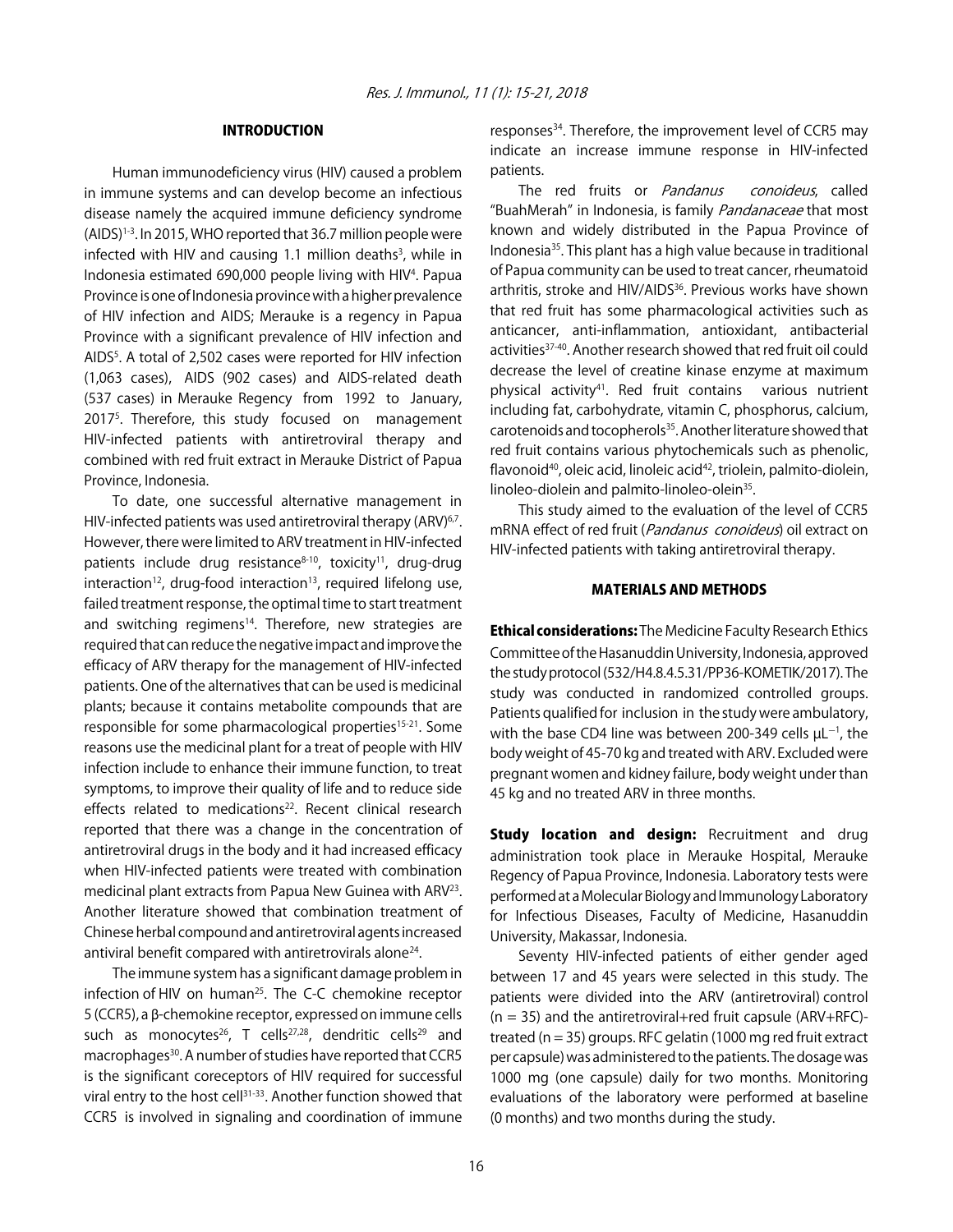**Determination level of CCR5 mRNA:** The determination of CCR5 mRNA used human blood immune cells and it is determined using RT-PCR assay<sup>43</sup>. The CCR5 gene was amplified by RT-PCR using forward primer 5'-GCTGTGTTTGCGTCTCTCCCAGGA-3' and reverse primer 5'-CTCACAGCCCTGTGCCTCTTCTTC-3'43. The level of CCR5 copies of samples was determined based on the standard curve of known CCR5 gene copies of a plasmid used as the RNA standard for glyceraldehyde-3-phosphate dehydrogenase (GAPDH) real-time RT-PCR. Thus, the CCR5 mRNA levels are expressed as the mean copy number of CCR5 mRNA per milliliter of total RNA.

**Statistical analysis:** One-way analysis of variance (ANOVA) was employed to assess significant differences in CCR5 mRNA expressions at p<0.001. Statistical analysis was performed using software of SPSS 16.00 for Windows (SPSS Inc., Chicago II, USA).

#### RESULTS AND DISCUSSION

Figure 1 showed the level of CCR5 mRNA of ARV and ARV+RFC-treated groups at baseline (0 months), two months and mean change. The result shows that the level of CCR5 mRNA in the ARV+RFC-treated group was a gradual increase in the mean CCR5 mRNA from 7.25 $\pm$ 1.86 copies mL $^{-1}$  at baseline (0 months) to  $9.25 \pm 1.87$  copies mL<sup>-1</sup> after two months treatment of ARV+RFC-treated (Fig. 1). While in ARV group showed that a lower increase in the mean level of CCR5 mRNA from 7.84 $\pm$ 1.55 copies mL<sup>-1</sup> at baseline (0 months) to  $8.12 \pm 2.13$  copies mL<sup>-1</sup> after two months therapy. One-way ANOVA with LSD test showed that ARV+RFC-treated group has a significant difference of the CCR5 mRNA copies with ARV group with p<0.001; mean change level of CCR5 mRNA in the ARV+RFC-treated group was  $2.27 \pm 1.93$  copies mL<sup>-1</sup> higher than ARV group with value mean change of  $0.29\pm1.56$  copies mL<sup>-1</sup>. The percentage of CCR5 mRNA was increased by 13.54% in the ARV+RFC-treated group while only 1.82% in ARV group. The CCR5 was known as a protein on the surface of white blood cells and its involvement in the immune system with a function as a receptor for chemokines<sup>44</sup>. Therefore, these results indicated that the application of ARV+RFC could be an enhancement of the immune status of the patients compared with ARV only; red fruit oil extract has potential as an adjuvant in the management of HIV patients.

Effect of red fruit oil extract on the expression of CCR5 was probably derived from its metabolite compounds, one of



Fig. 1(a-c): Level of C-C chemokine receptor 5 (CCR5) mRNA of ARV (antiretroviral) control and ARV+RFC (red fruit capsule)- treated in the, (a) Baseline, (b) Two months and (c) Mean change

which is carotenoid<sup>35</sup>. Carotenoid has been widely reported and has been shown to possess antioxidant $45,46$ , anticancer $47$ and immunomodulatory capacity<sup>48</sup>. As an immunomodulator,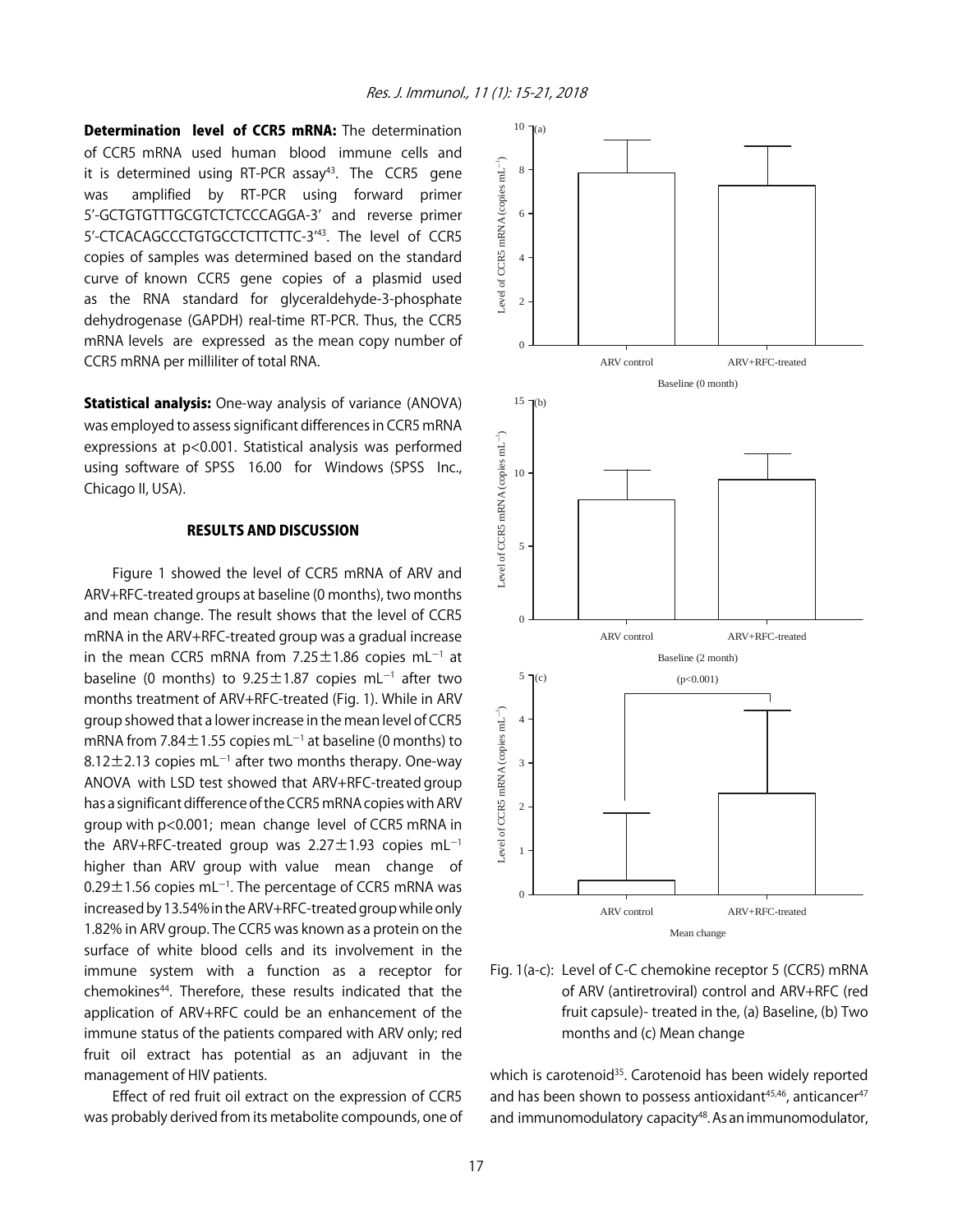carotenoid has been shown to enhance lymphocyte blastogenesis, increase the population of specific lymphocyte subsets, increase lymphocyte cytotoxic activity and stimulate the production of various cytokines<sup>49</sup>. Another mechanism reported that the carotenoid has immunomodulatory effects by increasing INF-γ and IL-2 production without inducing cytotoxicity<sup>50</sup>. In HIV-infected patients, the role of carotenoid was as antioxidant appears to be related to both direct immune modulation and inhibition of cytokine and NF-κB activation and inhibiting HIV replication<sup>51</sup>.

In the context of an immune system in HIV-infected patients, the CCR5 changes after the administration of red fruit oil extract have a definite meaning and benefit. The natural target of HIV infection was  $CD4^+$  T lymphocytes<sup>52</sup>. Some studies have reported that CCR5 to be associated with disease progression and level of CD4 in HIV-infected patients<sup>53-55</sup>. Regulatory CCR5 expression affects many factors, including genetic mutation<sup>56</sup>, activation, signaling and trafficking and environmental<sup>57</sup>. Increasing effect of CCR5 mRNA levels is expected to improve the effectiveness of the immune response in HIV-infected patients.

Results showed that level of CCR5 mRNA in ARV+RCV treatment was significantly increased in HIV-infected patients as compared to ARV alone (Fig. 1). Results indicated that red fruits extract oils functional as immunostimulants; because the CCR5 as a coreceptor of the CD4+ cell and CD4+ cell counts reflect the immunologic status of HIV-infected patients<sup>58-60</sup>. Thus it is possible that the functional interaction of red fruit extract oils with antiretroviral therapy as an immunostimulant in HIV-infected patients occur at the level of metabolism through enzyme induction or inhibition $23$ . Another possible mechanism that metabolite constituents of red fruits extract oils remedies may affect ARV metabolism as a result of their efflux drug transporter systems<sup>61,62</sup>.

This work shows the first report of immunostimulants effect on HIV-infected patients with ARV therapy that intervened with RFC. Thus, the combination of RFC and ARV can be alternative in the management of HIV-infected patients. The small of a sample size of current research is limited, so further research needs to be done by using a large number of samples.

#### **CONCLUSION**

In conclusion, this study shows that the increased level of CCR5 mRNA expression by the ARV+RFC-treated group provided positive benefits in HIV/AIDS therapy that its combination can increase the mechanism of the immune system.

#### SIGNIFICANCE STATEMENT

This study discovered the immuno stimulant effect of red fruit (Pandanus conoideus) oil extract in HIV infected patients with taking antiretroviral (ARV) therapy. This study will help the researcher to uncover the critical areas of immunological abilities from red fruit oil extract in combination with ARV therapy on the HIV-infected patients that many researchers were not able to explore. Thus, the red fruit oil extract could be a combination with ARV therapy that has potential as an adjuvant in the management of HIV-infected patients.

#### ACKNOWLEDGMENTS

This study was supported by "Beasiswa Pendidikan Pascasarjana Dalam Negeri" from the Ministry of Research Technology and Higher Education of the Republic of Indonesia.

#### **REFERENCES**

- 1. Kretova, O.V., D.M. Fedoseeva, M.A. Gorbacheva, N.M. Gashnikova and M.P. Gashnikova et al., 2017. Six highly conserved targets of rnai revealed in HIV-1-infected patients from Russia are also present in many HIV-1 strains worldwide. Mol. Ther. Nucl. Acids, 8: 330-344.
- 2. Zaidane, I., L. Wakrim, A.O. Lahsen, R. Bensghir and H. Chihab et al., 2018. Interleukin 28b RS12979860 genotype and human immunodeficiency virus type 1: Susceptibility, aids development and therapeutic outcome. Hum. Immunol., 79: 70-75.
- 3. Yoshimura, K., 2017. Current status of HIV/AIDS in the art era. J. Infect. Chemother., 23: 12-16.
- 4. Pendse, R., S. Gupta, D. Yu and S. Sarkar, 2016. HIV/AIDS in the South-East Asia region: Progress and challenges. J. Virus Eradicat., 2: 1-6.
- 5. Tambaip, T., M.B. Karo, M. Hatta, R. Natzir and A.A. Islam, 2017. Trends in HIV/AIDS epidemics in Merauke-Papua, Indonesia, from 1992-2017 Asian J. Epidemiol., 10: 76-82.
- 6. Roncero, C., D. Fuster, R.F. Palma-Alvarez, L. Rodriguez-Cintas, N. Martinez-Luna and F.J. Alvarez, 2017. HIV and HCV infection among opiate-dependent patients and methadone doses: The proteus study. AIDS Care, 29: 1551-1556.
- 7. Van Epps, P. and R.C. Kalayjian, 2017. Human immunodeficiency virus and aging in the era of effective antiretroviral therapy. Infect. Dis. Clin. North Am., 31: 791-810.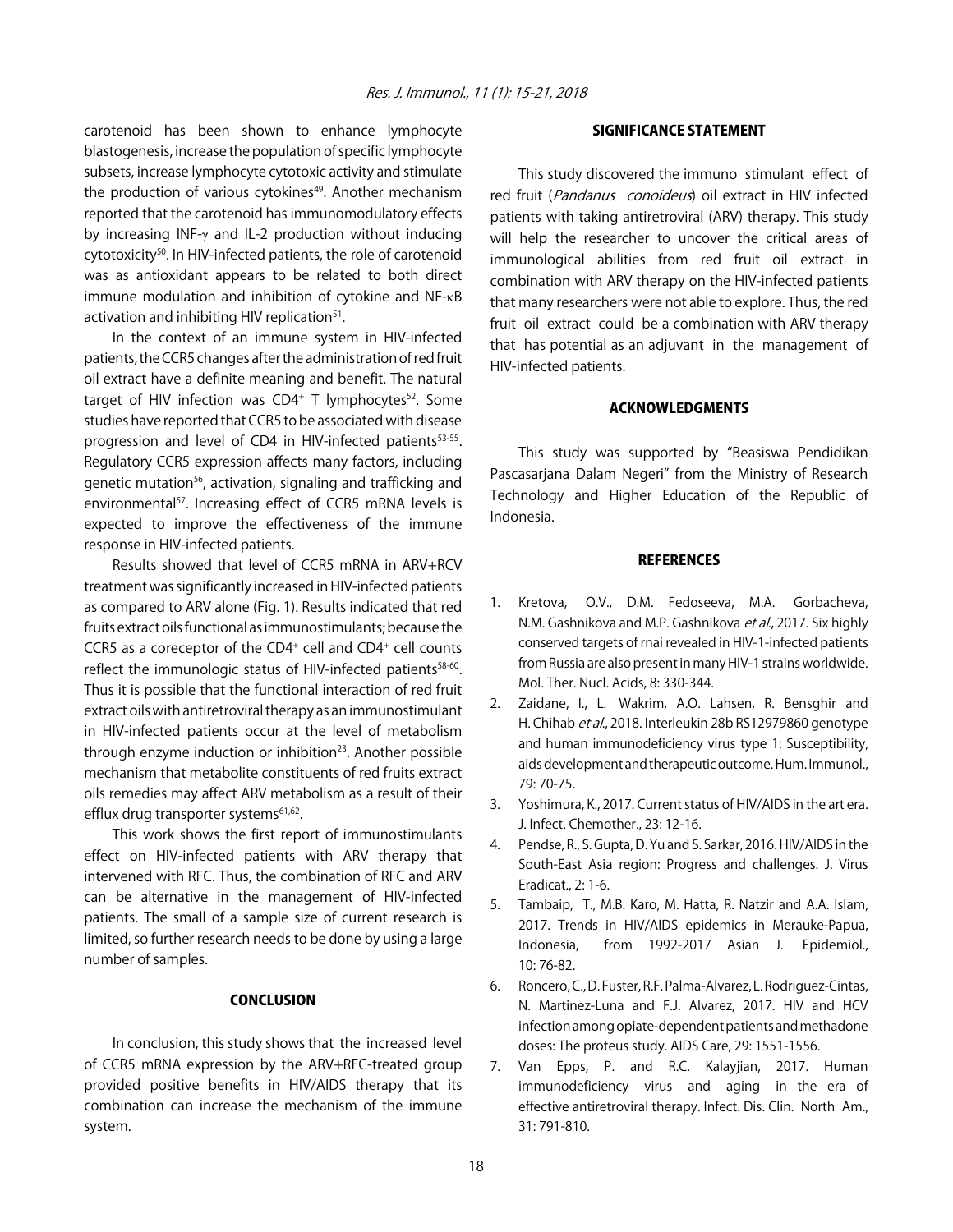- 8. Crowell, C.S., A.I. Maiga, M. Sylla, B. Taiwo and N. Kone et al., 2017. High rates of baseline drug resistance and virologic failure among art-naive HIV-infected children in mali. Pediatr. Infect. Dis. J., 36: e258-e263.
- 9. Meloni, S.T., B. Chaplin, J. Idoko, O. Agbaji and S. Akanmu et al., 2017. Drug resistance patterns following pharmacy stock shortage in Nigerian antiretroviral treatment program. AIDS Res. Ther., Vol. 14, No. 1. 10.1186/s12981-017-0184-5.
- 10. Tsai, H.C., I.T. Chen, K.S. Wu, Y.T. Tseng and C.L. Sy et al., 2017. High rate of HIV-1 drug resistance in treatment failure patients in Taiwan, 2009-2014. Infect. Drug Resist., 10: 343-352.
- 11. Hardy, H., L.D. Esch and G.D. Morse, 2001. Glucose disorders associated with HIV and its drug therapy. Ann. Pharmacother., 35: 343-351.
- 12. Chastain, D.B., C. Franco Paredes and K.R. Stover, 2017. Addressing antiretroviral therapy-associated drug-drug interactions in patients requiring treatment for opportunistic infections in low-income and resource-limited settings. J. Clin. Pharmacol., 57: 1387-1399.
- 13. Dresser, G.K., J.D. Spence and D.G. Bailey, 2000. Pharmacokinetic-pharmacodynamic consequences and clinical relevance of cytochrome p450 3a4 inhibition. Clin. Pharmacokinet., 38: 41-57.
- 14. Misgena, D.K., 2011. The pattern of immunologic and virologic responses to highly active antiretroviral treatment (HAART): Does success bring further challenges? Ethiop. J. Health Dev., 25: 61-70.
- 15. Karo, M.B., M. Hatta, I. Patellongi, R. Natzir and T. Tambaip, 2018. IgM antibody and colony fungal load impacts of orally administered ethanol extract of Plectranthus scutellarioides on mice with systemic candidiasis. J. Pharm. Pharmacogn. Res., 6: 27-34.
- 16. Artika, I.M., U. Khasanah, M. Bintang and W. Nurcholis, 2016. Extraction of total flavonoid contents and antibacterial activities from Curcuma aeruginosa Roxb. rhizome using two level half factorial design. Der Pharm. Chem., 8: 35-39.
- 17. Nurcholis, W., L. Ambarsari and E.D. Purwakusumah, 2016. Curcumin analysis and cytotoxic activities of some Curcuma xanthorrhiza Roxb. accessions. Int. J. PharmTech Res., 9: 175-180.
- 18. Nurcholis, W., N. Khumaida, M. Syukur and M. Bintang, 2016. Variability of total phenolic and flavonoid content and antioxidant activity among 20 Curcuma aeruginosa Roxb. accessions of Indonesia. Asian J. Biochem., 11: 142-148.
- 19. Nurcholis, W., N. Khumaida, M. Syukur and M. Bintang, 2016. Variability of curcuminoid content and lack of correlation with cytotoxicity in ethanolic extracts from 20 accessions of Curcuma aeruginosa Roxb. Asian Pac. J. Trop. Dis., 6: 887-891.
- 20. Nurcholis, W., N. Khumaida, M. Syukur, M. Bintang and I.D.A.A.C. Ardyani, 2015. Phytochemical screening, antioxidant and cytotoxic activities in extracts of different rhizome parts from *Curcuma aeruginosa* Roxb. Int. J. Res. Ayurveda Pharm., 6: 634-637.
- 21. Nurcholis, W., A.A. Munshif and L. Ambarsari, 2018. Xanthorrhizol contents,  $\alpha$ -glucosidase inhibition and cytotoxic activities in ethyl acetate fraction of Curcuma zanthorrhiza accessions from Indonesia. Rev. Bras. Farmacogn., 28: 44-49.
- 22. Zou, W., Y. Liu, J. Wang, H. Li and X. Liao, 2012. Traditional chinese herbal medicines for treating HIV infections and aids. Evid.-Based Complement. Altern. Med., Vol. 2012. 10.1155/2012/950757.
- 23. Larson, E.C., L.B. Hathaway, J.G. Lamb, C.D. Pond and P.P. Rai et al., 2014. Interactions of papua new quinea medicinal plant extracts with antiretroviral therapy. J. Ethnopharmacol., 155: 1433-1440.
- 24. Liu, J.P., E. Manheimer and M. Yang, 2005. Herbal medicines for treating HIV infection and aids. Cochrane Database Syst. Rev. 10.1002/14651858.CD003937.pub2.
- 25. Feinberg, M.B. and A.R. McLean, 1997. Aids: Decline and fall of immune surveillance? Curr. Biol., 7: R136-R140.
- 26. Ubogu, E.E., M.K. Callahan, B.H. Tucky and R.M. Ransohoff, 2006. CCR5 expression on monocytes and t cells: Modulation by transmigration across the blood-brain barrier in vitro. Cell. Immunol., 243: 19-29.
- 27. Hu, J.Y., J. Zhang, J.L. Cui, X.Y. Liang and R. Lu et al., 2013. Increasing CCL5/CCR5 on CD4+ T cells in peripheral blood of oral lichen planus. Cytokine, 62: 141-145.
- 28. Ibarra, G.S.R., B. Paul, B.D. Sather, P.M. Younan and K. Sommer et al., 2016. Efficient modification of the CCR5 locus in primary human T cells with megatal nuclease establishes HIV-1 resistance. Mol. Ther. Nucl. Acids, Vol. 5. 10.1038/mtna.2016.56.
- 29. Crottes, D., R. Felix, D. Meley, S. Chadet and F. Herr et al., 2016. Immature human dendritic cells enhance their migration through KCa3.1 channel activation. Cell Calcium, 59: 198-207.
- 30. Sterjovski, J., M. Roche, M.J. Churchill, A. Ellett and W. Farrugia et al., 2010. An altered and more efficient mechanism of CCR5 engagement contributes to macrophage tropism of CCR5-using HIV-1 envelopes. Virology, 404: 269-278.
- 31. Hutter, G., J. Bodor, S. Ledger, M. Boyd, M. Millington, M. Tsie and G. Symonds, 2015. CCR5 targeted cell therapy for hiv and prevention of viral escape. Viruses, 7: 4186-4203.
- 32. Biswas, P., A. Galli, L. Galli, C.T. Din and A. Vecchi et al., 2007. Does cyclosporin a affect CCR5 and CXCR4 expression in primary HIV-1-infected patients? Cytometry Part B: Clin. Cytom., 72: 433-441.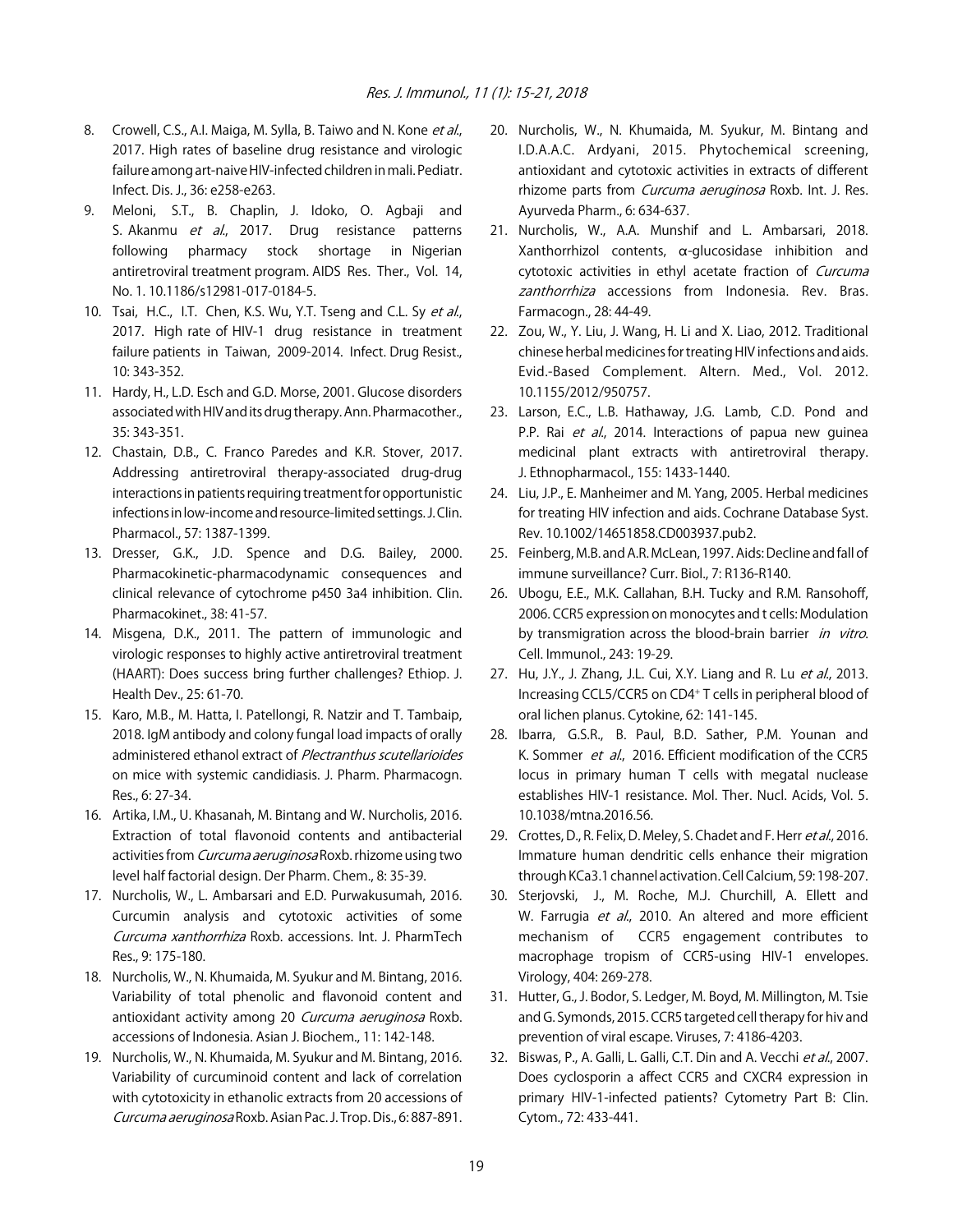- 33. Lee, J.W., A. Hoshino, K. Inoue, T. Saitou and S. Uehara et al., 2017. The HIV co-receptor CCR5 regulates osteoclast function. Nat. Commun., Vol. 8, No. 1. 10.1038/s41467-017-02368-5.
- 34. Huttenrauch, F., B. Pollok-Kopp and M. Oppermann, 2005. G protein-coupled receptor kinases promote phosphorylation and  $\beta$ -arrestin-mediated internalization of CCR5 homo-and hetero-oligomers. J. Biol. Chem., 280: 37503-37515.
- 35. Sarungallo, Z.L., P. Hariyadi, N. Andarwulan, E.H. Purnomo and M. Wada, 2015. Analysis of  $\alpha$ -cryptoxanthin,  $\beta$ -cryptoxanthin,  $\alpha$ -carotene and  $\beta$ -carotene of pandanus conoideus oil by high-performance liquid chromatography (HPLC). Procedia Food Sci., 3: 231-243.
- 36. Wismandanu, O., I. Maulidya, S. Indariani and I. Batubara, 2016. Acute toxicity of red fruits (*Pandanus conoideus* Lamk) oil and the hepatic enzyme level in rat. J. Phytopharmcol., 5: 176-178.
- 37. Achadiani, H. Sastramihardja, I.B. Akbar, B.S. Hernowo, A. Faried and H. Kuwano, 2013. Buah merah (Pandanus conoideus Lam.) from indonesian herbal medicine induced apoptosis on human cervical cancer cell lines. Obes. Res. Clin. Pract., 7: 31-32.
- 38. Khiong, K., O.A. Adhika and M. Chakravitha, 2010. Inhibition of NF-KB pathway as the therapeutic potential of red fruit (Pandanus conoideus Lam.) in the treatment of inflammatory bowel disease. J. Kedokteran Maranatha, 9: 69-75.
- 39. Indrawati, I., 2016. Sensitivity of pathogenic bacteria to buah merah (Pandanus conoideus Lam.). AIP Conf. Proc., Vol. 1744. 10.1063/1.4953502.
- 40. Rohman, A., S. Riyanto, N. Yuniarti, W.R. Saputra, R. Utami and W. Mulatsih, 2010. Antioxidant activity, total phenolic and total flavaonoid of extracts and fractions of red fruit (Pandanus conoideus Lam). Int. Food Res. J., 17: 97-106.
- 41. Sinaga, F.A. and P.H. Purba, 2018. The influence of red fruit oil on creatin kinase level at maximum physical activity. J. Phys.: Conf. Ser., Vol. 970. 10.1088/1742-6596/970/1/012007.
- 42. Rohman, A., S. Riyanto and Y.B. Che Man, 2012. Characterizaton of red fruit (Pandanus coneideus Lam) oil. Int. Food Res. J., 19: 563-567.
- 43. Mehta, N., S. Trzmielina, B.A.S. Nonyane, M.N. Eliot and R. Lin et al., 2009. Low-cost HIV-1 diagnosis and quantification in dried blood spots by real time pcr. PLoS One, Vol. 4, No. 6. 10.1371/journal.pone.0005819.
- 44. Walton, R.T. and S.L. Rowland-Jones, 2008. HIV and chemokine binding to red blood cells-darc matters. Cell Host Microbe, 4: 3-5.
- 45. Gunathilake, K.D.P.P., K.K.D.S. Ranaweera and H.P.V. Rupasinghe, 2018. Change of phenolics, carotenoids and antioxidant capacity following simulated gastrointestinal digestion and dialysis of selected edible green leaves. Food Chem., 245: 371-379.
- 46. Beta, T. and T. Hwang, 2018. Influence of heat and moisture treatment on carotenoids, phenolic content and antioxidant capacity of orange maize flour. Food Chem., 246: 58-64.
- 47. Linnewiel-Hermoni, K., M. Khanin, M. Danilenko, G. Zango, Y. Amosi, J. Levy and Y. Sharoni, 2015. The anti-cancer effects of carotenoids and other phytonutrients resides in their combined activity. Arch. Biochem. Biophys., 572: 28-35.
- 48. Sepp, T., U. Karu, E. Sild, M. Manniste and P. Horak, 2011. Effects of carotenoids, immune activation and immune suppression on the intensity of chronic coccidiosis in greenfinches. Exp. Parasitol., 127: 651-657.
- 49. Chew, B.P., 1993. Role of carotenoids in the immune response. J. Dairy Sci., 76: 2804-2811.
- 50. Lin, K.H., K.C. Lin, W.J. Lu, P.A. Thomas, T. Jayakumar and J.R. Sheu, 2016. Astaxanthin, a carotenoid, stimulates immune responses by enhancing IFN-y and IL-2 secretion in primary cultured lymphocytes in vitro and ex vivo. Int. J. Mol. Sci., Vol. 17, No. 1. 10.3390/ijms17010044.
- 51. Eldahshan, O.A. and A.N.B. Singab, 2013. Carotenoids. J. Pharmacogn. Phytochem., 2: 225-234.
- 52. Deen, K.C., J.S. McDougal, R. Inacker, G. Folena-Wasserman and J. Arthos et al., 1988. Soluble form of CD4 (T4) protein inhibits AIDS virus infection. Nature, 331: 82-84.
- 53. Gonzalez, E., M. Bamshad, N. Sato, S. Mummidi and R. Dhanda et al., 1999. Race-specific HIV-1 disease-modifying effects associated with CCR5 haplotypes. Proc. Natl. Acad. Sci. USA., 96: 12004-12009.
- 54. Anastassopoulou, C.G. and L.G. Kostrikis, 2003. The impact of human allelic variation on HIV-1 disease. Curr. HIV Res., 1: 185-203.
- 55. Mangano, A., E. Gonzalez, R. Dhanda, G. Catano and M. Bamshad et al., 2001. Concordance between the CC chemokine receptor 5 genetic determinants that alter risks of transmission and disease progression in children exposed perinatally to human immunodeficiency virus. J. Infect. Dis., 183: 1574-1585.
- 56. Ganczak, M., K. Skonieczna-Zydecka, M. Drozd-Dabrowska and G. Adler, 2017. Possible impact of 190G > A CCR2 and )32 CCR5 mutations on decrease of the HBV vaccine immunogenicity-A preliminary report. Int. J. Environ. Res. Public Health, Vol. 14, No. 2. 10.3390/ijerph14020166.
- 57. Barmania, F. and M.S. Pepper, 2013. C-C chemokine receptor type five (CCR5): An emerging target for the control of HIV infection. Applied Transl. Genom., 2: 3-16.
- 58. Kim, M.J., H.H. Chang, S.I. Kim, Y.J. Kim and D.W. Park et al., 2017. Trend of CD4+ cell counts at diagnosis and initiation of highly active antiretroviral therapy (HAART): Korea hiv/aids cohort study, 1992-2015. Infect. Chemother., 49: 101-108.